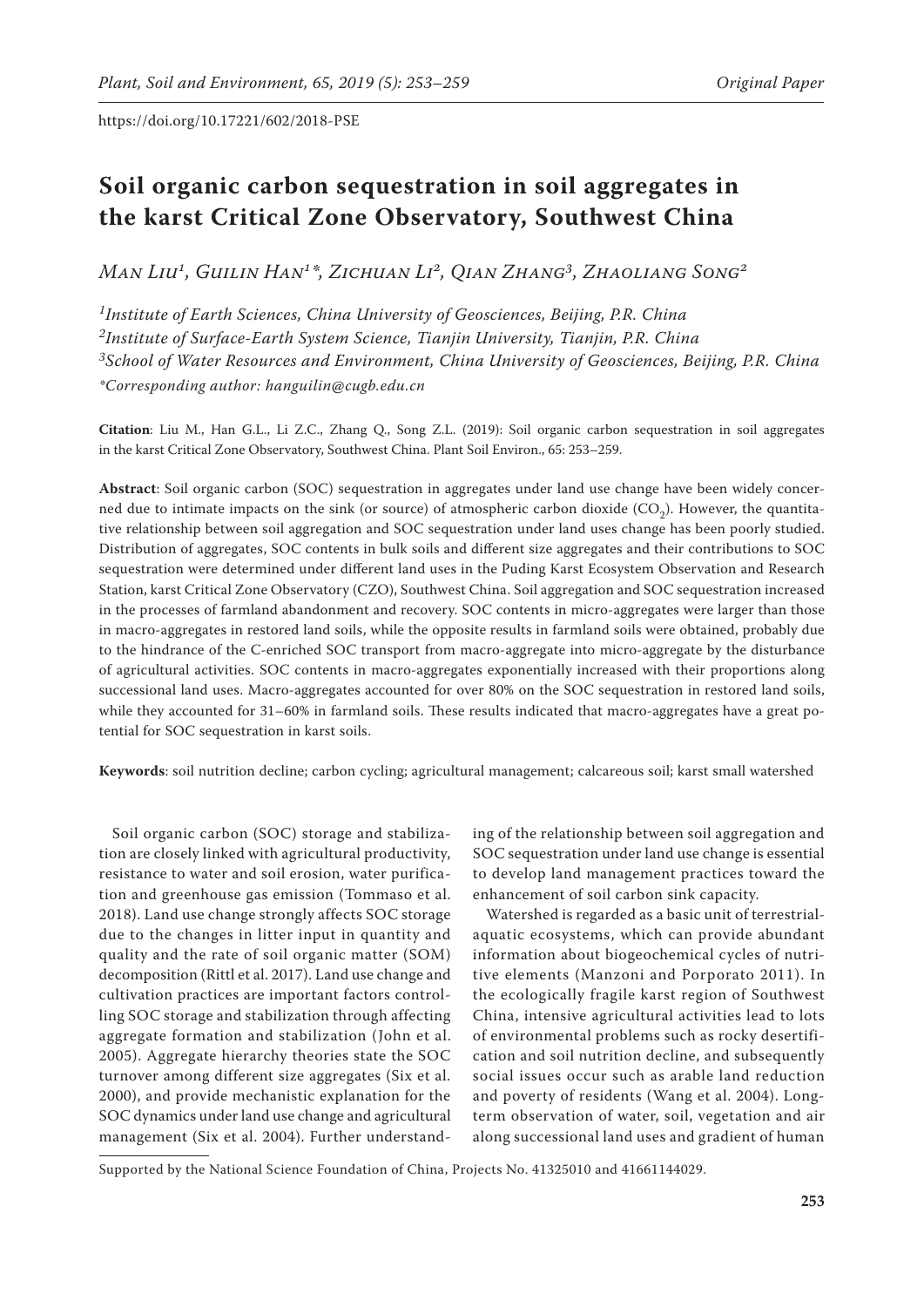disturbance have been conducted in a typical karst small watershed near the Chenqi village in the Puding Karst Ecosystem Observation and Research Station, Guizhou province since 2009 (Ni et al. 2017). This small watershed was selected as one site of the karst Critical Zone Observatory (CZO) for researches on ecological restoration and agricultural sustainability in 2016. Soil carbon (C) dynamics in the processes of soil degradation or recovery is one of the key scientific questions of the karst CZO, due to SOC as a crucial index of soil productivity affecting the karst ecological restoration.

The lowest SOC content in farmland compared to that in bushland, grassland and forest land was reported in karst soil in Southwest China (Han et al. 2015, 2017). However, soil aggregation and SOC sequestration and the quantitative relationships between them under land use change have been poorly studied. In the present study, the soils at 0–10, 10–20 and 20–30 cm depth from secondary forest land, bushland, abandoned orchard land, grassland, abandoned farmland and farmland in the small karst watershed were collected to analyse distribution of aggregates, SOC contents in bulk soils and different size aggregates and contributions of them to SOC sequestration. The objectives of this study were (1) to study the changes in soil aggregation and SOC sequestration under land use change; (2) to identify

the quantitative relationship between soil aggregation and SOC sequestration along successional land uses, and (3) to assess the contribution of different size aggregates to SOC sequestration in karst soils.

## **MATERIAL AND METHODS**

**Study region**. The study area is located in the small watershed (26°15.779'–26°16.710'N, 105°46.053'– 105°46.839'E), a typical karst peak-depression landform, with an area of  $1.3 \text{ km}^2$  in the Puding county, Guizhou province, Southwest China. The region has a sub-tropical monsoonal climate, with an average annual air temperature of 15.1°C and mean annual precipitation of 1315 mm (Zhao et al. 2010). The altitude of study area ranges from 1310–1524 m a.s.l., and the average slope of the hills is more than 40°. The calcareous soils (Acrisols) mainly developed from the limestone of upper Guanling Formation of middle Triassic. The soils are unevenly distributed on the bedrocks and their thickness ranges from 10 cm to 160 cm. Seriously degraded agricultural lands were widely abandoned under the 'Grain for Green Programme' (GGP) in the 1990s, then they have been restored to varying degrees due to different abandonment time. Thus, successional land uses in the study area are presented as follows: farmland, abandoned farmland, grassland, bushland and secondary forest land.

| Sampling<br>site | Altitude<br>(m a.s.l.) | Slope        | Current<br>land use    | Land use change                                                        |  |
|------------------|------------------------|--------------|------------------------|------------------------------------------------------------------------|--|
| SF               | 1442                   | $30^{\circ}$ | secondary forest land  | primary forest had been deforested for more than 50 years              |  |
| BL1              | 1466                   | $32^{\circ}$ | bushland               | no change, natural evolution                                           |  |
| BL2              | 1425                   | $34^\circ$   | bushland               | no change, natural evolution                                           |  |
| BL <sub>3</sub>  | 1404                   | $27^\circ$   | bushland               | no change, natural evolution                                           |  |
| BL4              | 1401                   | $31^\circ$   | bushland               | no change, natural evolution                                           |  |
| BL <sub>5</sub>  | 1370                   | $17^{\circ}$ | bushland               | farmland had been abandoned for 8 years<br>and evolved to bushland     |  |
| AO1              | 1365                   | $30^{\circ}$ | abandoned orchard land | pear orchard had been abandoned for 8 years<br>and evolved to bushland |  |
| AO2              | 1350                   | $30^{\circ}$ | abandoned orchard land | pear orchard had been abandoned for 8 years<br>and evolved to bushland |  |
| GL               | 1376                   | $32^{\circ}$ | grassland              | farmland had been abandoned for 5 years<br>and evolved to grassland    |  |
| AF1              | 1335                   | $30^{\circ}$ | abandoned farmland     | farmland had been abandoned for 2 years, covered by weed               |  |
| AF2              | 1333                   | $24^{\circ}$ | abandoned farmland     | farmland had been abandoned for 2 years, covered by weed               |  |
| <b>FL</b>        | 1335                   | $24^{\circ}$ | farmland               | cultivation over 50 years                                              |  |

Table 1. Location and land use change of sampling sites

SF – secondary forest land; BL – bushland; AO – abandoned orchard land; GL – grassland; AF – abandoned farmland;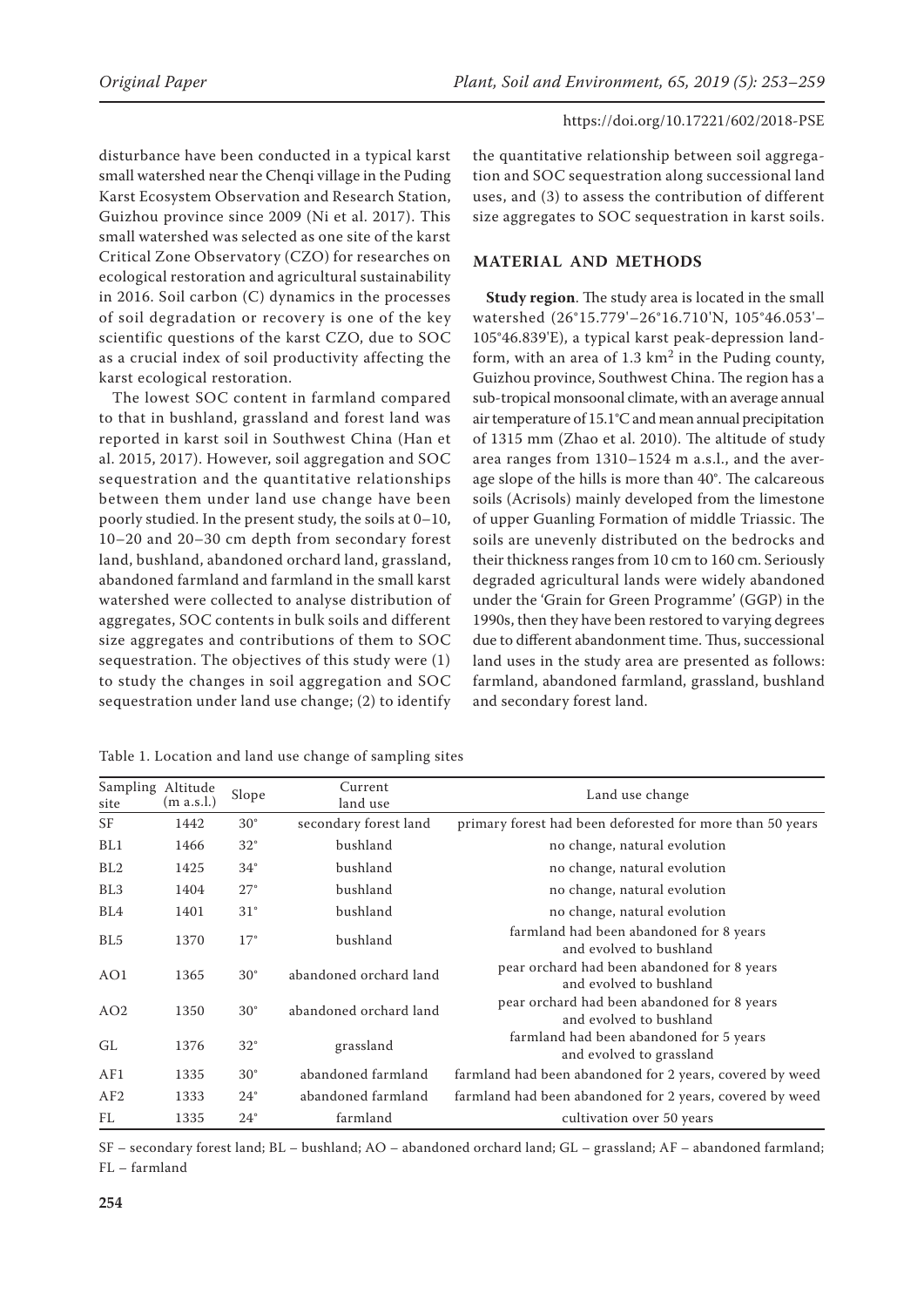**Soil sampling and analyses**. According to the successional land uses, the soils from secondary forest land (SF), bushland (BL), abandoned orchard land (AO), grassland (GL), abandoned farmland (AF) and farmland (FL) in the study area (Table 1) were collected at 0–10, 10–20 and 20–30 cm depth, since the changes of SOC controlled by land use change mainly occur in the soil layer of 0–30 cm (Chaopricha and Marín-Spiotta 2014). Soil samples were air dried at room temperature and the litters, roots and stones were removed. The dried soil samples were separated into two portions, one portion was ground and passed through 150 μm sifter to be used for the analysis of bulk soils, another portion without any grind was used for aggregate separation by the wet sieving (Choudhury et al. 2014). Soil samples were separated into macro-aggregate  $(250-2000 \,\mu m)$ , micro-aggregate  $(53-250 \,\mu m)$ and silt + clay-sized fraction  $(< 53 \,\mu m$ ) in water through 2000, 250 and 53 μm sifter. The moist aggregates were dried at 55°C, weighed, ground and passed through 150 μm sifter.

The carbonates were removed from powder samples of bulk soils and different size aggregates using 0.5 mol/L hydrochloric acid (HCl) for 24 h (Midwood and Boutton 1998). The moist samples were dried at 55°C, ground and passed through 150 μm sifter to be used for the analysis of SOC content. The SOC content was calibrated due to loss of carbonate in this process.

The SOC content was analysed by combustion using an elemental analyser (Elementar, Vario TOC cube, Hanau, Germany), in the Laboratory of Surficial Environment Geochemistry, China University of Geosciences (Beijing), the reproducibility was determined by standard material Low Organic Content Soil OAS (CatNo B2152, 1.55 ± 0.06%). The measured value corresponded to the actual value.

**Data statistics**. The contribution  $G_k$  (%) of different size aggregates to SOC sequestration is calculated according to the modified equation (Choudhury et al. 2014):

$$
G_k{=}\frac{X_k\times M_k}{\sum_{k=1}^n\left(X_k\times M_k\right)}\times 100
$$

Where:  $X_k$  (mm) – mean diameter of relevant size aggregates;  $M_k$  (%) – mass proportion of relevant size fraction aggregates;  $k -$  type of aggregates ( $k = 1, 2, 3$  indicate macro-aggregates, micro-aggregates and silt + clay sized fractions, respectively).

The quantitative (linear, exponential and logarithmic) relationships between proportion and SOC content of aggregates were identified. Then the equation and correlation coefficient  $(R^2)$  from the regression line of them were obtained. The above statistical analyses were performed using the SPSS 18.0 (SPSS Inc., Chicago, USA).



Figure 1. Aggregate distribution at different depths. SF – secondary forest land; BL – bushland; AO – abandoned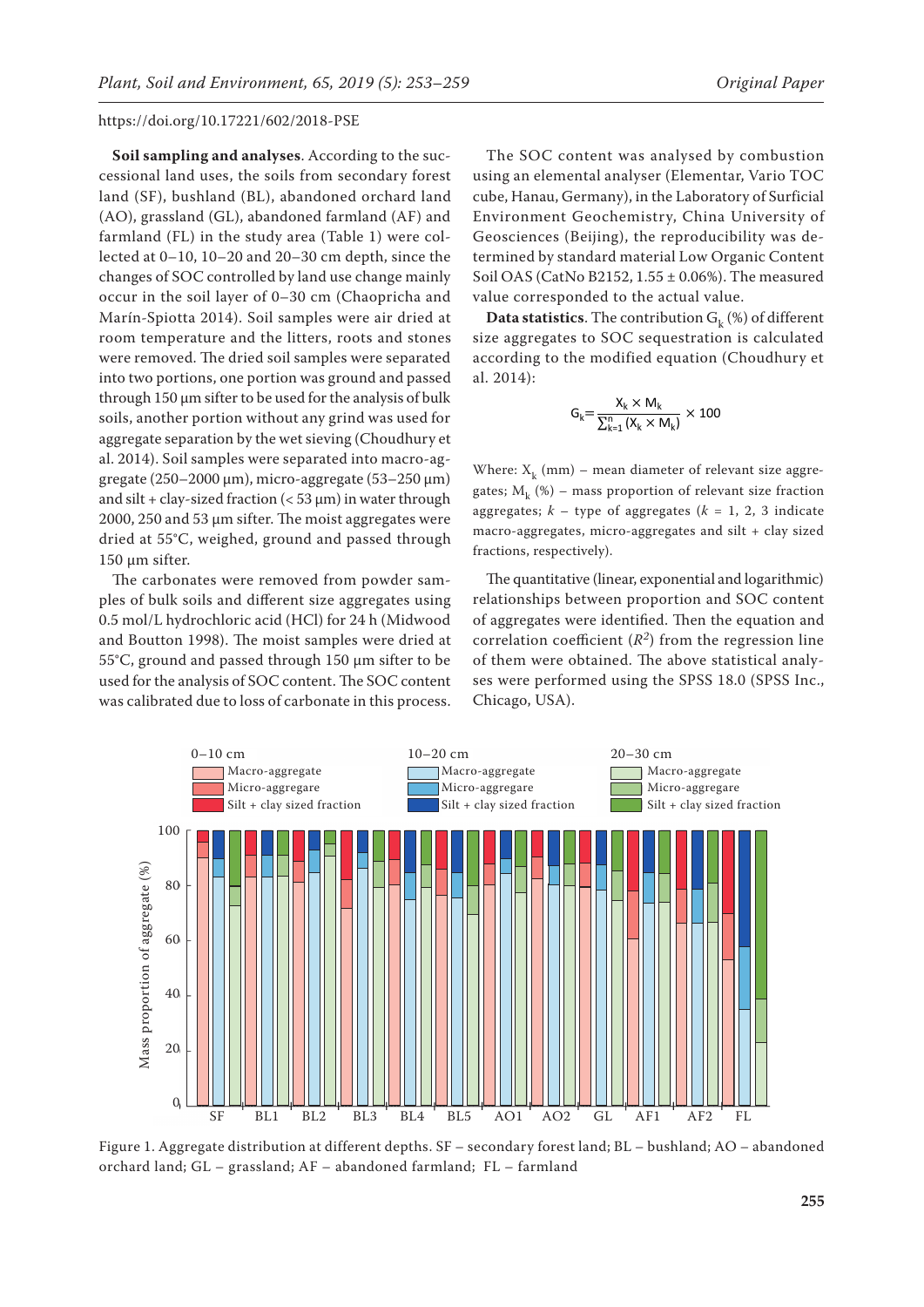

Figure 2. (a) Soil organic carbon (SOC) content in bulk soils at different depths, SOC content in different size aggregates at (b) 0–10 cm depth; (c) 10–20 cm depth and (d) 20–30 cm depth. SF – secondary forest land; BL – bushland; AO – abandoned orchard land; GL – grassland; AF – abandoned farmland; FL – farmland

## **RESULTS AND DISCUSSION**

**The effects of land use change on soil aggregation and SOC sequestration**. The proportion of macro-aggregates in 0–10 cm depth soil decreased with land uses as follows: secondary forest land (90%), abandoned orchard land (82%), grassland (80%), bushland (78%), abandoned farmland (64%) and farmland (53%) (Figure 1). Although there was no remarkable difference in macro-aggregate proportions between secondary forest land, abandoned orchard land, grassland and bushland in 10–20 cm and 20–30 cm depth soils, macro-aggregate proportions in 10–30 cm depth soils were significantly lower in farmland compared to that in these land soils. The proportions of micro-aggregates and silt + claysized fractions showed an opposite trend with the variations of macro-aggregate proportion along with land use types and soil depth. Since macro-aggregate proportion directly indicates soil aggregation, the effects of land use and soil depth on the proportion of micro-aggregates and silt + clay-sized fractions are not discussed below. The SOC content in 0–10 cm depth bulk soils decreased with land uses as follows (Figure 2a): secondary forest land (138.8 g/kg), bushland (45.9 g/kg), abandoned orchard land (39.2 g/kg), grassland (31.1 g/kg), abandoned farmland (22.7 g/kg) and farmland (22.6 g/kg). The SOC contents in different land uses were intensively affected by soil depth and varied irregularly with depth. Yet, the SOC contents in 10–30 cm depth soils were significantly lower in farmland than that in other land soils. These results indicate that both soil aggregation and SOC sequestration increased in the processes of farmland abandonment and recovery, and changes of them were intensively affected by soil depth. Liao et al. (2016) reported that the conversion of cropland to orchard increased the SOC content and macro-aggregate proportion in karst soils, but it was affected by soil depth. Similar results were reported in the soils converted from cropland to planted forest and vegetation restoration (DeGryze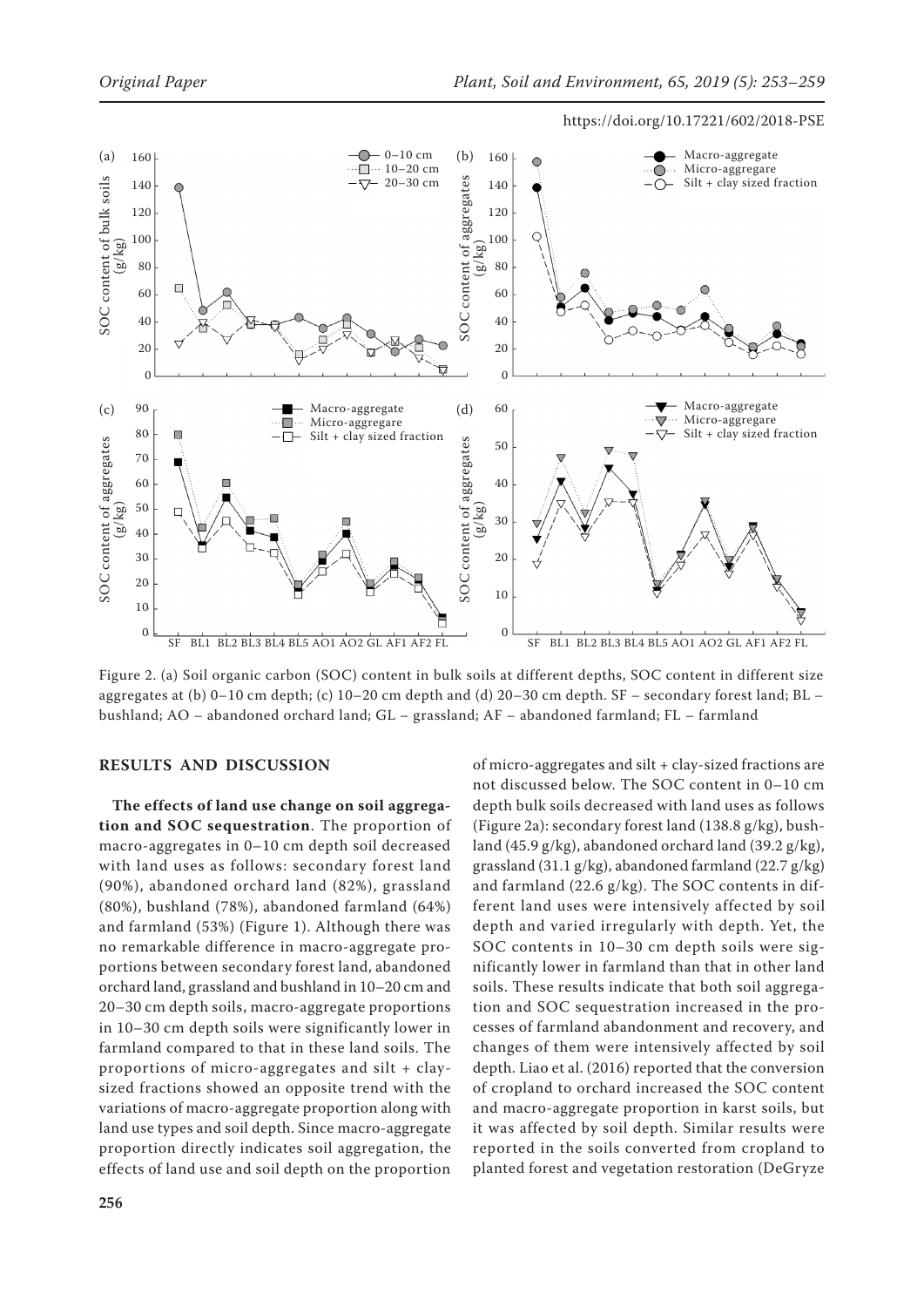et al. 2004, Zhao et al. 2014). Macro-aggregates are more sensitive to cultivation management than small size aggregates, which results from the restriction of macro-aggregate formation (Six et al. 2004). After farmland abandonment and recovery, reduced soil disturbance improves soil aggregation.

Meanwhile, adequate organic debris entered into SOC pool in restored land soils due to non-straw return in farmland in the study area (Liu et al. 2017). Abundant SOM accelerated microbial activities that control soil aggregation (Six et al. 2004). Larger SOC contents in restored land soil resulted from adequate organic debris supplement and reduced rate of SOC decomposition in aggregates by spatial inaccessibility (Dungait et al. 2012). In addition, a variation of soil aggregation and SOC sequestration under land

use change were likely affected by soil depth due to highly heterogeneous karst soils and the time of farmland abandonment (Liao et al. 2016).

The SOC contents were higher in macro-aggregates than those in micro-aggregates in 0–30 cm depth soils of farmland, while the opposite results were observed in the soils of restored lands (Figure 2a,b,c). According to aggregate hierarchy theory by Six et al. (2000), C-enriched fresh particulate organic matter (POM) inside macro-aggregates is bound into micro-aggregates in no-tillage soils. Generally, SOC decomposition rate in micro-aggregates is lower than that in macro-aggregate because of aggregate stabilization that increases with decreasing aggregate size (Six et al. 2004). Therefore, SOC contents were larger in micro-aggregates than in macro-aggregates

Table 2. The quantitative relationship between proportion and soil organic carbon (SOC) content in aggregates

| Depth (cm)                                                              | $MA/MA-C$            | $R^2$ | $MI/MI-C$             | $R^2$ | $SC/SC-C$            | $R^2$ |  |  |  |  |
|-------------------------------------------------------------------------|----------------------|-------|-----------------------|-------|----------------------|-------|--|--|--|--|
| Linear relation ( $y = C$ )                                             |                      |       |                       |       |                      |       |  |  |  |  |
| $0 - 10$                                                                | $y = 1.95x - 100.18$ | 0.44  | $y = -6.96x + 124.83$ | 0.47  | $y = -2.37x - 70.49$ | 0.53  |  |  |  |  |
| $10 - 20$                                                               | $y = 0.80x - 27.25$  | 0.42  | $y = -2.81x + 64.35$  | 0.41  | $y = -1.01x + 42.50$ | 0.56  |  |  |  |  |
| $20 - 30$                                                               | $y = 0.49x - 9.54$   | 0.47  | $y = -3.162x + 59.68$ | 0.45  | $y = -0.51x + 31.26$ | 0.51  |  |  |  |  |
| $0 - 30$                                                                | $y = 0.92x - 32.67$  | 0.30  | $y = -3.99x + 79.53$  | 0.30  | $y = -0.97x + 43.92$ | 0.36  |  |  |  |  |
| <b>Exponential relation 1</b> ( $y = \ln[C]$ , $\ln$ is log for base-e) |                      |       |                       |       |                      |       |  |  |  |  |
| $0 - 10$                                                                | $y = 0.04x + 0.88$   | 0.64  | $y = -0.13x + 5.19$   | 0.75  | $y = -0.06x + 4.35$  | 0.74  |  |  |  |  |
| $10 - 20$                                                               | $y = 0.04x + 0.52$   | 0.71  | $y = -0.13x + 4.69$   | 0.73  | $y = -0.06x + 4.10$  | 0.82  |  |  |  |  |
| $20 - 30$                                                               | $y = 0.03x + 1.05$   | 0.70  | $y = -0.16x + 4.78$   | 0.61  | $y = -0.04x + 3.66$  | 0.79  |  |  |  |  |
| $0 - 30$                                                                | $y = 0.04x + 0.83$   | 0.61  | $y = -0.14x + 4.82$   | 0.55  | $y = -0.05x + 3.98$  | 0.72  |  |  |  |  |
| <b>Exponential relation 2</b> ( $y = \lg[C]$ , lg is log for base-10)   |                      |       |                       |       |                      |       |  |  |  |  |
| $0 - 10$                                                                | $y = 0.02x + 0.38$   | 0.64  | $y = -0.06x + 2.25$   | 0.75  | $y = -0.03x + 1.89$  | 0.74  |  |  |  |  |
| $10 - 20$                                                               | $y = 0.02x + 0.23$   | 0.71  | $y = -0.06x + 2.04$   | 0.73  | $y = -0.03x + 1.78$  | 0.82  |  |  |  |  |
| $20 - 30$                                                               | $y = 0.01x + 0.46$   | 0.70  | $y = -0.07x + 2.08$   | 0.61  | $y = -0.02x + 1.59$  | 0.79  |  |  |  |  |
| $0 - 30$                                                                | $y = 0.02x + 0.36$   | 0.61  | $y = -0.06x + 2.10$   | 0.55  | $y = -0.02x + 1.73$  | 0.72  |  |  |  |  |
| Quadratic equation relation $(y = 2\sqrt{C})$                           |                      |       |                       |       |                      |       |  |  |  |  |
| $0 - 10$                                                                | $y = 0.13x - 3.26$   | 0.54  | $y = -0.46x + 11.77$  | 0.61  | $y = -0.19x + 8.49$  | 0.64  |  |  |  |  |
| $10 - 20$                                                               | $y = 0.08x - 0.70$   | 0.56  | $y = -0.29x + 8.62$   | 0.56  | $y = -0.12x + 6.86$  | 0.70  |  |  |  |  |
| $20 - 30$                                                               | $y = 0.06x + 0.78$   | 0.58  | $y = -0.35x + 8.56$   | 0.54  | $y = -0.07x + 5.77$  | 0.65  |  |  |  |  |
| $0 - 30$                                                                | $y = 0.08x - 0.49$   | 0.45  | $y = -0.34x + 9.42$   | 0.43  | $y = -0.10x + 6.77$  | 0.54  |  |  |  |  |
| Cubic equation relation ( $y = \sqrt[3]{C}$ )                           |                      |       |                       |       |                      |       |  |  |  |  |
| $0 - 10$                                                                | $y = 0.05x + 0.08$   | 0.57  | $y = -0.16x + 5.28$   | 0.66  | $y = -0.07x + 4.19$  | 0.67  |  |  |  |  |
| $10 - 20$                                                               | $y = 0.03x + 0.60$   | 0.61  | $y = -0.12x + 4.32$   | 0.62  | $y = -0.05x + 3.68$  | 0.74  |  |  |  |  |
| $20 - 30$                                                               | $y = 0.02x + 1.15$   | 0.62  | $y = -0.14x + 4.35$   | 0.57  | $y = -0.03x + 3.26$  | 0.70  |  |  |  |  |
| $0 - 30$                                                                | $y = 0.03x + 0.75$   | 0.51  | $y = -0.13x + 4.57$   | 0.48  | $y = -0.04x + 3.62$  | 0.61  |  |  |  |  |

*x* – mass proportion of macro-aggregates (MA), micro-aggregates (MI) and silt + clay-sized fractions (SC), respectively; *y* – transformed mathematic value of SOC content in macro-aggregates (MA-C), micro-aggregates (MI-C) and silt + clay-sized fractions (SC-C), respectively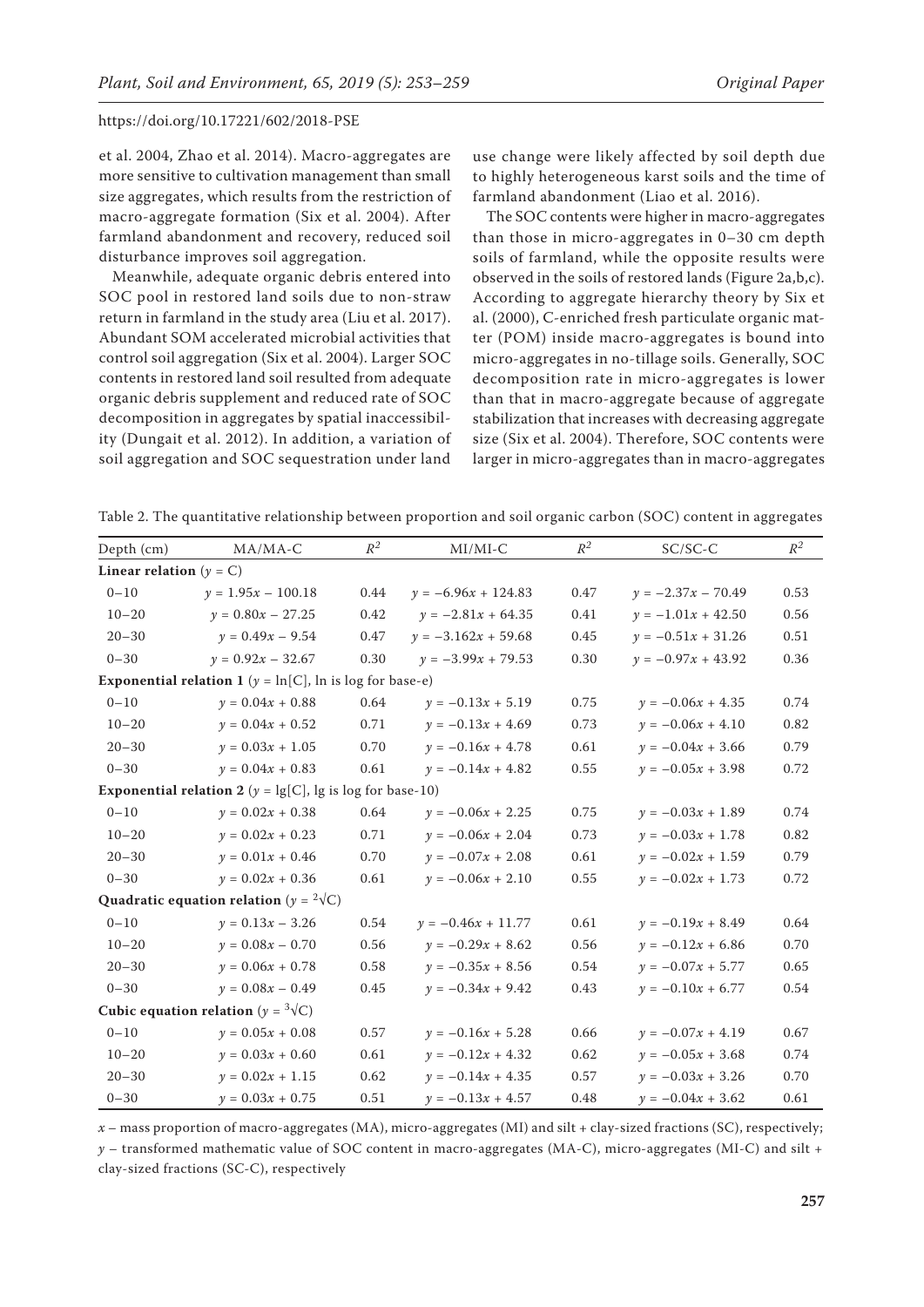



in restored land soils. Tillage management restricts the formation of macro-aggregate, as well as the transfer of fresh POM into micro-aggregates (Six et al. 2000). Thus, C-enriched SOM remains in macro-

aggregates in farmland soils. **Relationship between soil aggregation and SOC sequestration**. The exponential relationship between proportion and SOC content of aggregates along successional land uses in 0–30 cm depth soils was more reasonable than the linear and power relationships, as shown in Table 2. Positive correlation between proportion and SOC content of macro-aggregates, the negative correlation between them of microaggregates and silt + clay-sized fraction were also shown in Table 2. Spohn and Giani (2011) reported a sigmoidal correlation between MWD (mean weight diameter that can indicate the degree of soil aggregation) and SOC content, and suggested that sandy particles limited soil aggregation and SOC sequestration. However, in this study, less sandy particles and abundant calcium are critical for the stabilization of SOC and soil aggregation (Clough and Skjemstad

Figure 3. Relationships between the contribution of different size aggregates to soil organic carbon (SOC) sequestration and their proportion at (a)  $0 \sim 10$  cm depth; (b)  $10~20$  cm depth and (c)  $20~30$  cm depth

2000). Thus, the positive exponential correlation between proportion and SOC content of macroaggregates indicated a potential of SOC sequestration on macro-aggregates in karst soils. Macro-aggregates in 0–30 cm depth soils were a dominant contribution to SOC sequestration (over 80%) in restored lands while only accounted for 31–60% in farmland soils (Figure 3). This study supported the statement that enhancive SOC sequestration after farmland abandonment and recovery was mainly stocked in macro-aggregates in karst soils.

In conclusion, soil aggregation and SOC sequestration were enhanced after farmland abandonment and recovery, and increased SOC sequestration was mainly stocked in macro-aggregates. SOC contents in macro-aggregates exponentially increased with their proportions along successional land uses. Contribution of macro-aggregates to SOC sequestration increased from 31–60% to over 80% in the processes of farmland abandonment and recovery, which indicates a great potential for SOC sequestration in macro-aggregates in karst soils.